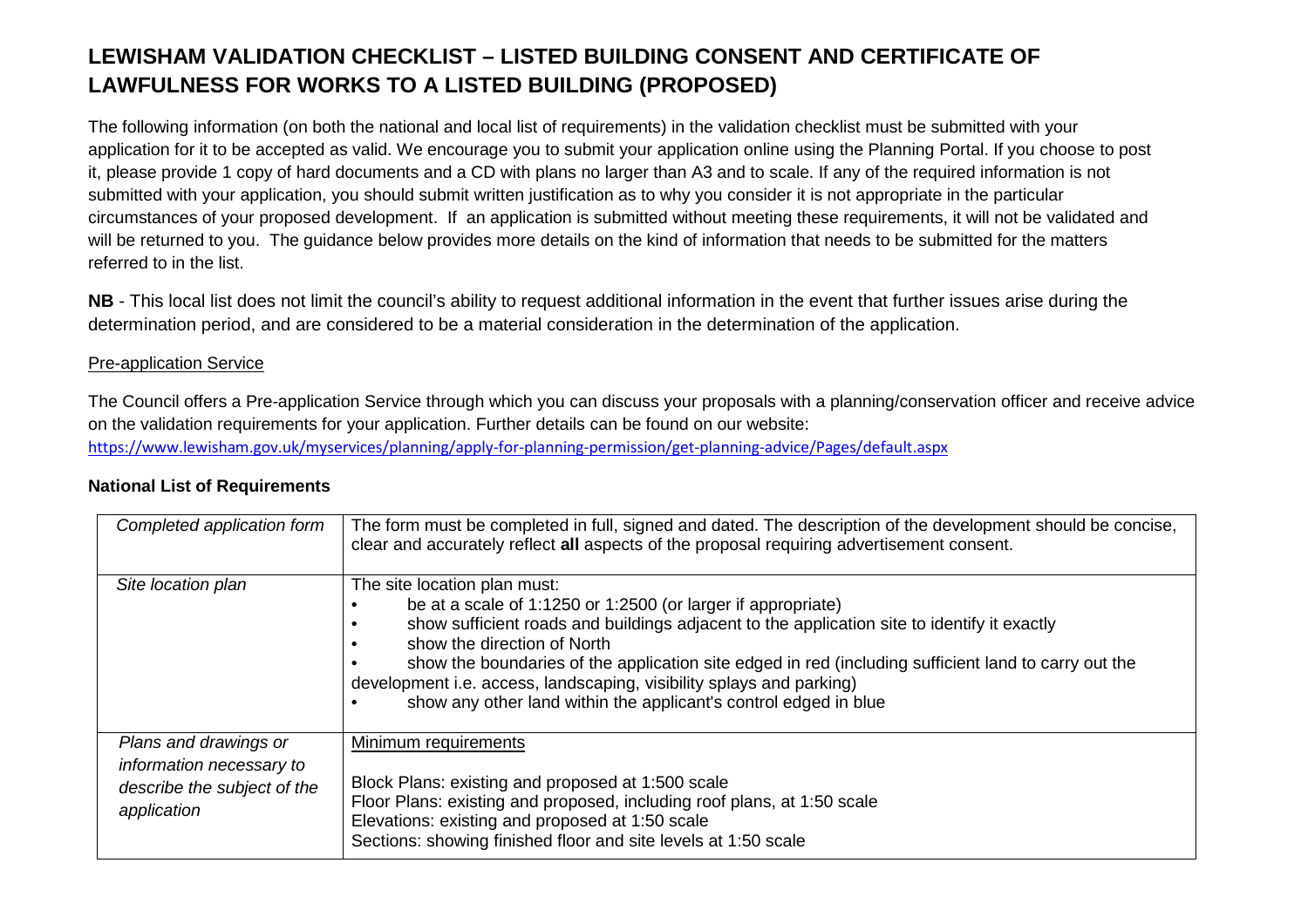|                                              | Street elevations: showing proposal in relation to streetscene at 1:50 or 1:100 scale<br>Site sections: showing the proposal in relation to adjoining buildings and spaces at 1:50 scale<br>Plans to a scale of 1:5 to show all new or any alterations to doors, windows, panelling, fireplaces, plaster<br>moulding and other decorative details as relevant existing and proposed internal elevations as necessary to a<br>scale of 1:10.<br>General plan requirements<br>All submitted plans and drawings must:<br>- include a title and drawing number (with the relevant revision number as necessary)<br>- show the direction of north<br>- be drawn to an identified metric scale (e.g. 1:5, 1:20, 1:50, 1:100)<br>- include key written dimensions and a scale bar showing a length of 1 metre and 10 metres<br>- state at which paper size the scale applies e.g. scale 1:200 at A3<br>- show the proposed development in relation to the site boundaries and other existing buildings on the site<br>The scale bar, written dimensions and paper size are required to provide clear information on the scale to<br>avoid errors and misinterpretation due to variations and accuracy associated with the copying and printing of<br>plans that have been stored electronically.<br>Block Plans must show at least the properties on either side and to the rear as well as existing and proposed<br>features e.g. roads, parking areas (including wheelchair parking), footpaths, any existing rivers, landscaping<br>(including the extent and type of hard surfacing), boundary treatments including walls and fences where<br>proposed, trees, buildings and other structures (e.g. cycle and refuse stores).<br>Floorplans must indicate the position and size of wheelchair units proposed. |
|----------------------------------------------|------------------------------------------------------------------------------------------------------------------------------------------------------------------------------------------------------------------------------------------------------------------------------------------------------------------------------------------------------------------------------------------------------------------------------------------------------------------------------------------------------------------------------------------------------------------------------------------------------------------------------------------------------------------------------------------------------------------------------------------------------------------------------------------------------------------------------------------------------------------------------------------------------------------------------------------------------------------------------------------------------------------------------------------------------------------------------------------------------------------------------------------------------------------------------------------------------------------------------------------------------------------------------------------------------------------------------------------------------------------------------------------------------------------------------------------------------------------------------------------------------------------------------------------------------------------------------------------------------------------------------------------------------------------------------------------------------------------------------------------------------------------------------------------------------------|
|                                              | Levels shown on section drawings must relate to a fixed datum point off site.                                                                                                                                                                                                                                                                                                                                                                                                                                                                                                                                                                                                                                                                                                                                                                                                                                                                                                                                                                                                                                                                                                                                                                                                                                                                                                                                                                                                                                                                                                                                                                                                                                                                                                                              |
|                                              | We recommend grouping together plans by type within multi page pdf documents (eg existing plans together,<br>or proposed plans and elevations together). For small scale proposals (e.g. related to a single building), it can<br>be helpful to show existing and proposed situations on one drawing.                                                                                                                                                                                                                                                                                                                                                                                                                                                                                                                                                                                                                                                                                                                                                                                                                                                                                                                                                                                                                                                                                                                                                                                                                                                                                                                                                                                                                                                                                                      |
|                                              | Applicants are encouraged to provide a list of submitted drawings and documents to assist in the validation<br>process.                                                                                                                                                                                                                                                                                                                                                                                                                                                                                                                                                                                                                                                                                                                                                                                                                                                                                                                                                                                                                                                                                                                                                                                                                                                                                                                                                                                                                                                                                                                                                                                                                                                                                    |
| <b>Design and Access</b><br><b>Statement</b> | When required<br>All applications.                                                                                                                                                                                                                                                                                                                                                                                                                                                                                                                                                                                                                                                                                                                                                                                                                                                                                                                                                                                                                                                                                                                                                                                                                                                                                                                                                                                                                                                                                                                                                                                                                                                                                                                                                                         |
|                                              | <b>Minimum Requirements</b><br>A Design and Access Statement should be proportionate to the scale of the development.<br>The document should be very visual, using diagrams, sketches, plans and photographs to provide the<br>necessary explanations and descriptions wherever possible and appropriate.                                                                                                                                                                                                                                                                                                                                                                                                                                                                                                                                                                                                                                                                                                                                                                                                                                                                                                                                                                                                                                                                                                                                                                                                                                                                                                                                                                                                                                                                                                  |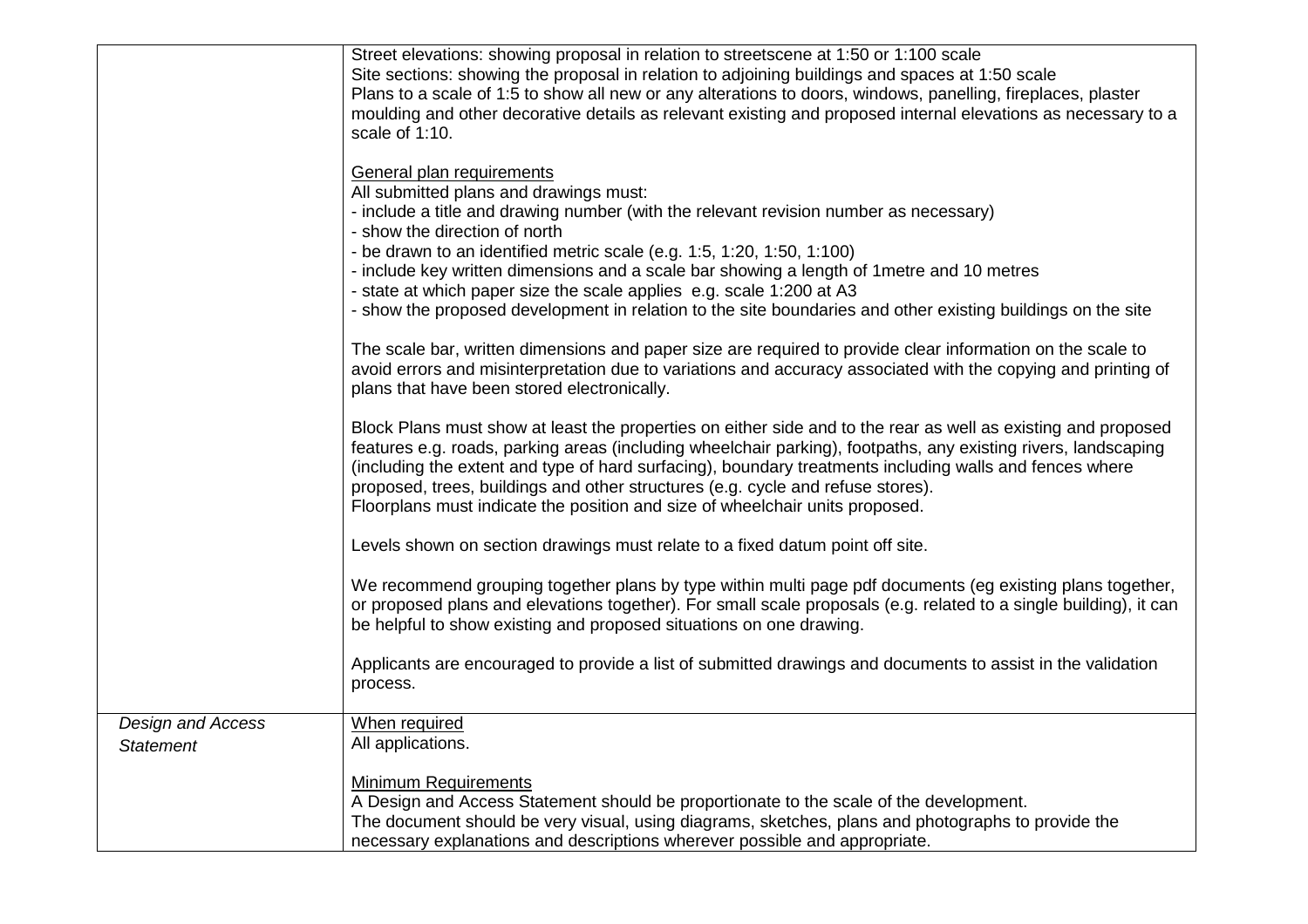All design and access statements must: • explain the design principles and concepts that have been applied to the development; • demonstrate the steps taken to appraise the context of the development and how the design of the development takes that context into account; • explain the policy adopted as to access, and how policies relating to access have been taken into account; • state what, if any, consultation has been undertaken on issues relating to access to the development and what account has been taken of the outcome of any such consultation; and • explain how any specific issues which might affect access to the development have been addressed. • an explanation of how the historical and architectural importance of the listed building – in particular its physical features and setting – has been considered when designing the proposed development should also be provided. Where a heritage statement is included, this must be a clearly titled standalone section within the document (see guidance on Heritage Statements). **Guidance**  Design and Access Statements are about the design principles and concepts that have been applied to the development and how issues relating to access to the development have been dealt with. This should help to explain the design process behind a scheme. A successful design process is key for all applications and the Council encourages early pre-application engagement based around an emerging design and access statement. The Design and Access Statement is a useful tool to show how a site has been analysed and understood, the opportunities and constraints and how these have informed the design development. The former Commission for Architecture and the Built Environment (CABE), produced guidance on how to write, read and use design and access statements (2006). This includes helpful information about the D&AS preparation – in particular the need to consider Design and Access issues at an early stage when preparing your development proposal http://webarchive.nationalarchives.gov.uk/20110118111019/http://www.cabe.org.uk/files/design-and-accessstatements.pdf Guidance on design and access statements with best practice guidance on the form and content of such documents, beyond the minimum requirements for validation purposes, can be found on the Council's website at https://www.lewisham.gov.uk/myservices/planning/apply-for-planningpermission/Documents/DesignandAccessStatementsGuide.pdf. Advice on inclusive design is available in CABE's Principles of Inclusive Design, the LDA's Inclusive Design Toolkit and the GLA's Supplementary Planning Guidance Accessible London: achieving an inclusive environment: http://webarchive.nationalarchives.gov.uk/20110118095356/http:/www.cabe.org.uk/files/theprinciples-of-inclusive-design.pdf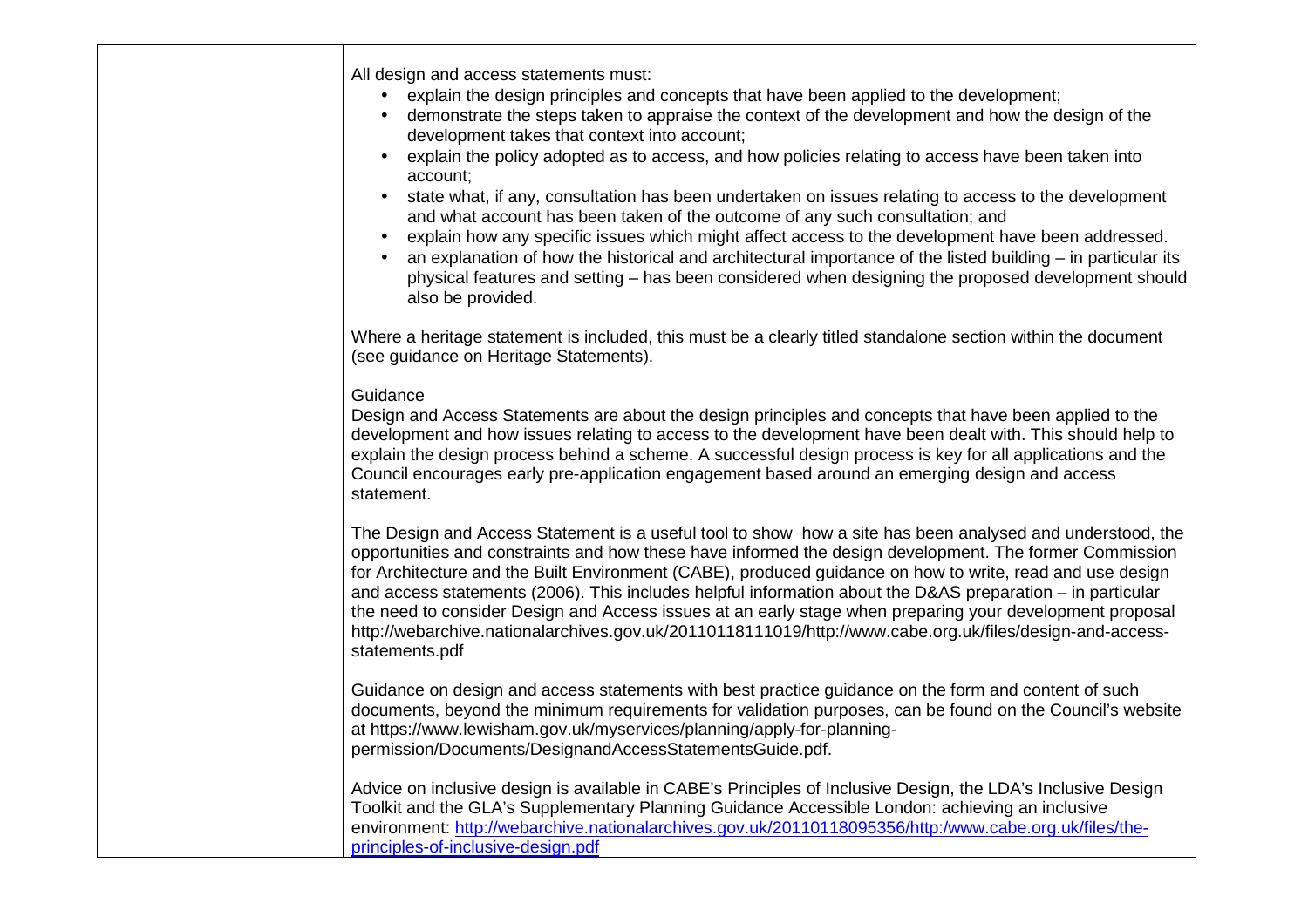|                                | http://www.accessgroupresources.co.uk/index.php/component/content/article/1-latest/439-may-london-<br>development-agencys-inclusive-design-toolkit<br>http://www.london.gov.uk/priorities/planning/publications/accessible-london-achieving-an-inclusive-<br>environment |
|--------------------------------|--------------------------------------------------------------------------------------------------------------------------------------------------------------------------------------------------------------------------------------------------------------------------|
| Evidence to verify the subject | When required                                                                                                                                                                                                                                                            |
| of the application             | Applications for Certificate of Lawfulness.                                                                                                                                                                                                                              |
|                                | Minimum requirements                                                                                                                                                                                                                                                     |
|                                | detailed description of the proposed works (including existing and proposed materials and finishes)<br>$\bullet$<br>together with details of those part(s) of the building likely to be affected                                                                         |
|                                | detailed information to substantiate that the proposed works do not affect the special architectural<br>$\bullet$<br>or historic interest of the listed building.                                                                                                        |
| The appropriate fee            | No fee required for applications seeking only Listed Building Consent or a Certificate of Lawfulness for works<br>to a Listed Building (Proposed).                                                                                                                       |

## **Local List of Requirements**

| CGIs                      | When required<br>New development in the curtilage or setting of Listed Buildings.<br>Minimum requirements<br>CGI images showing the proposed development in the context of the Listed Building and surrounding<br>development                                                                                                                                                                                                                                                                                                                                                     |
|---------------------------|-----------------------------------------------------------------------------------------------------------------------------------------------------------------------------------------------------------------------------------------------------------------------------------------------------------------------------------------------------------------------------------------------------------------------------------------------------------------------------------------------------------------------------------------------------------------------------------|
| <b>Heritage Statement</b> | When required<br>Listed building consent applications.<br>Minimum requirements<br>Applications must be accompanied by a description of the significance of the heritage asset affected, the<br>contribution of the setting to that significance, the impact of the proposals on the significance. Where there are<br>major works and/or a number of alterations proposed to a listed building (including repairs), a full schedule of<br>the works will need to accompany the heritage statement and shall include a method statement explaining the<br>principles for the works. |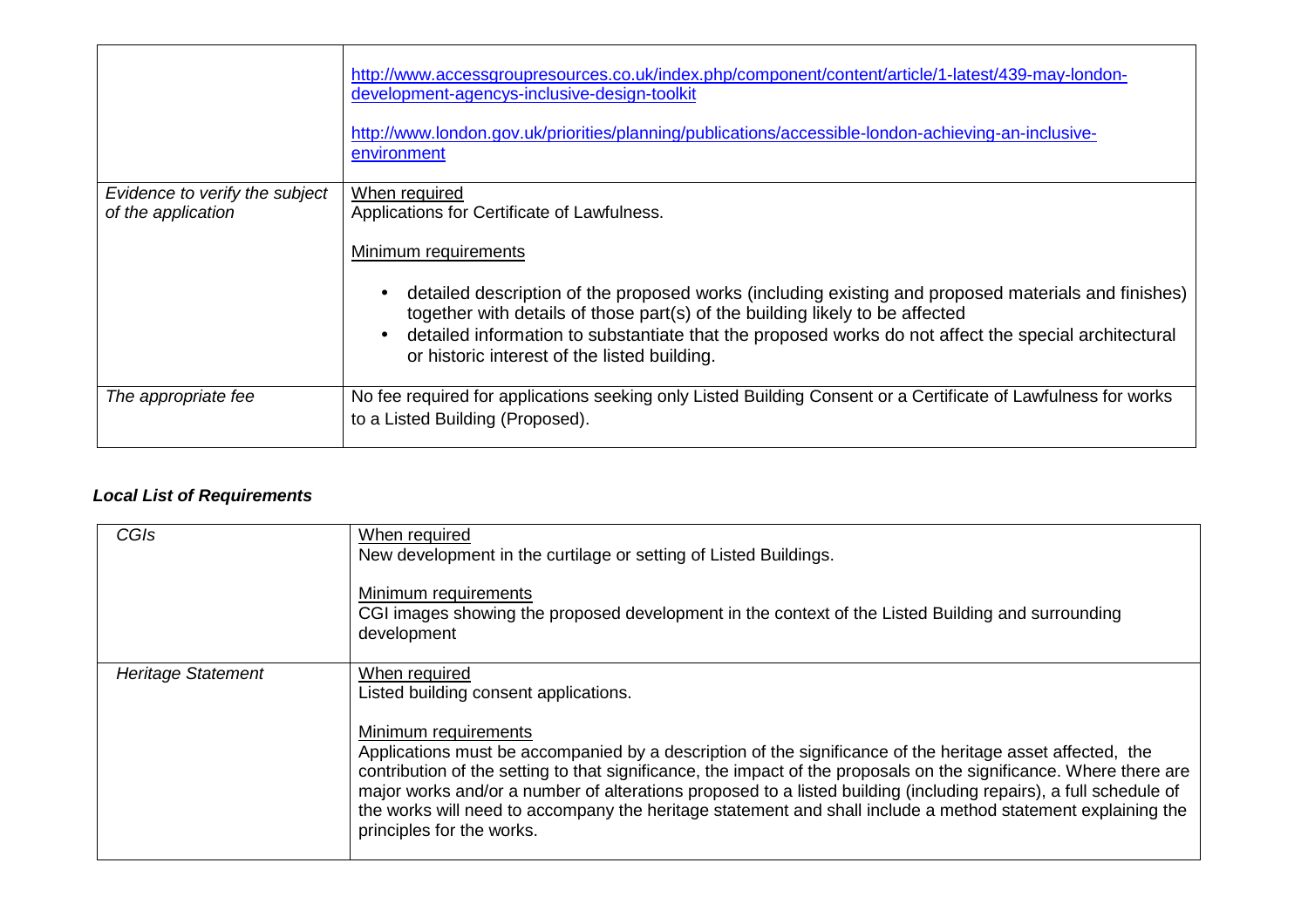|                                        | The amount of detail provided should be proportionate to the importance of the asset. Applications, where the<br>extent of the proposal's impact on the significance of any heritage assets affected cannot be adequately<br>understood from the application form and supporting documents, will not be validated. Photographs may be<br>helpful in support of applications affecting and listed buildings.<br>Lewisham guidance on the writing of Heritage statements can be found here:<br>https://www.lewisham.gov.uk/holdingarea/old-planning-april-2016/Planning-<br>backup/planning/conservation/conservation-areas/Documents/HeritageStatements.pdf                                                                                                                                                                                                                                                                                                                                                                                                                                                                                                                                                                                                                                                                                                                                                                                                          |
|----------------------------------------|---------------------------------------------------------------------------------------------------------------------------------------------------------------------------------------------------------------------------------------------------------------------------------------------------------------------------------------------------------------------------------------------------------------------------------------------------------------------------------------------------------------------------------------------------------------------------------------------------------------------------------------------------------------------------------------------------------------------------------------------------------------------------------------------------------------------------------------------------------------------------------------------------------------------------------------------------------------------------------------------------------------------------------------------------------------------------------------------------------------------------------------------------------------------------------------------------------------------------------------------------------------------------------------------------------------------------------------------------------------------------------------------------------------------------------------------------------------------|
| Materials and architectural<br>details | When required<br>All applications.<br><b>Minimum requirements</b>                                                                                                                                                                                                                                                                                                                                                                                                                                                                                                                                                                                                                                                                                                                                                                                                                                                                                                                                                                                                                                                                                                                                                                                                                                                                                                                                                                                                   |
|                                        | Details of materials set out on plans for approval (not illustrative plans). These plans shall be separate to the<br>Design and Access Statement. The details shall include:<br>• a full specification of all materials (including windows, doors and balconies) with at least brochure details<br>showing the appearance of materials or ideally samples of the materials to be provided. The specification<br>must be accompanied by a statement explaining the choice and appropriateness of materials proposed and<br>set out the core design principles that will underpin the scheme.<br>• elevations and sections at a scale of at least 1:20 showing a bay study of the building(s) which shall include<br>- a window within a façade and the reveals, cills etc and - balconies (if proposed).<br>• plans of at least 1:20 of the corner of the building(s) and detailed elements where different materials<br>meet/join<br>• all service routes (including pipes, ducts, vents etc) to the building must be shown.<br>Guidance<br>Good design is indivisible from good planning and the detailing of a scheme and how that is delivered is key to<br>ensuring that a scheme is capable of being delivered as designed and is of the necessary high quality. Such<br>details, if not considered fully as part of the early design stages, can cause difficulties at a condition stage and<br>this detail is therefore needed upfront within an application |
| Photographs & CGIs                     | When required<br>Listed building consent applications.<br>Minimum requirements<br>Photographs of existing areas that are proposed to be altered.                                                                                                                                                                                                                                                                                                                                                                                                                                                                                                                                                                                                                                                                                                                                                                                                                                                                                                                                                                                                                                                                                                                                                                                                                                                                                                                    |
| <b>Structural Survey</b>               | When required<br>Listed building consent applications involving works where the structure is to be changed significantly.<br>Minimum requirements                                                                                                                                                                                                                                                                                                                                                                                                                                                                                                                                                                                                                                                                                                                                                                                                                                                                                                                                                                                                                                                                                                                                                                                                                                                                                                                   |